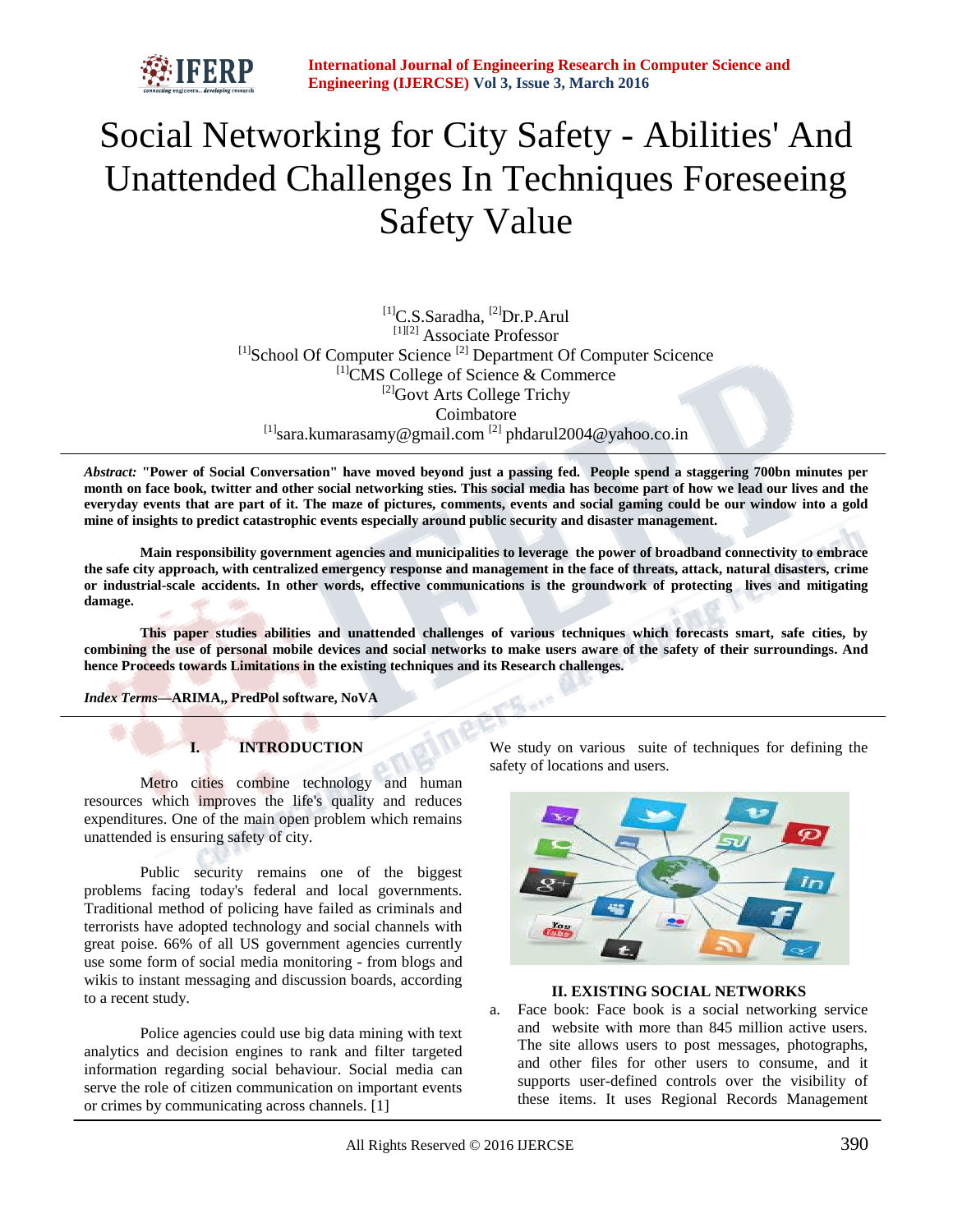

Systems RMS interoperability set-up, which has several free marketing tools that enhance project communication. Face book could be used to highlight major project milestones, such as end users' completing an onsite product demonstration assessment: e.g. "The selected RMS vendor's system offered all the functionality we needed in the field, and it was easy to use." [2]

- b. YouTube: YouTube is a video-sharing website on which users can upload, view, and share videos.5 YouTube makes it possible for anyone with an Internet connection to post a video that a worldwide audience could watch within a few minutes. According to YouTube, the site receives more than 3 billion views per day. In case of RMS setup, YouTube could be used to post just-in-time training. For example, several new software which illustrates geographic mapping of crime could be recorded, narrated, and posted to YouTube in support of in-service training. [3]
- c. LinkedIn: LinkedIn is a business-related social networking site with more than 120 million registered users in more than 200 countries. On LinkedIn, users invite other users to "connect," based on some common interest or professional relationship. Once a user accepts an invitation, the two users are connected, which allows them to receive information about one another, send one another messages, and recommend one another to other users. In case of RMS setup, the members of team could post their professional profiles to LinkedIn, noting their professional experience and abilities so that other team members could see how their skill sets fit within their assigned project roles and responsibilities. The project manager could start a private ("members only") group for the project, invite all the stakeholders to join, and then use the group for discussions and dissemination of project news. [4][5]
- d. Twitter: Twitter is an online social networking and micro blogging service that enables users to send and read text-based posts of up to 140 characters, informally known as "tweets." As of 2012, Twitter has more than 300 million users, generating more than 300 million tweets and handling more than 1.6 billion search queries per day. In case of RMS setup, implementation has been completed, Twitter messages could be sent out to operational personnel to remind them of key user functions. This tool can be used to market the ongoing value and utility of the RMS to operational users. [6]

### **III. REGISTERED MISDEED DATA**

A historical database of more crime incidents are reported and labelled with a crime type (e.g., homicide, larceny, robbery, etc), the time and the geographic location where it has occurred. These data's are briefly documented for pre-processing. First, since records come from different Police departments, the crime type labels are non-uniform, (e.g., *murder* in Miami Beach vs. *homicide* in North Miami). Second, crime reports include many minor incidents (e.g., fire alarms issues), resulting in variety of crime types. The ambiguities are eliminated by mapping them to different labels such as Murder, Forcible Rape,

Aggravated Assault, Robbery, Larceny/Theft, Burglary/Arson, Motor Vehicle Theft. Manual mapping is infeasible due to large number of records, hence machine learning techniques are used namely Naive-Bayes (NB) classifier and the Decision Trees (DT) classifier. [7]

A crime type classifier such as NLTK library [8] is used for classification that predicts the correct crime in which the NB classifier achieved an accuracy of 91% and the DT classifier an accuracy of 98%. Thus, the outcome of the DT classifier is used.

## **IV. COMPARING VARIOUS FORECASTING METHODS**

*a. ARIMA Model*: Autoregressive Integrated Moving Average (ARIMA) [model](http://en.wikipedia.org/wiki/Mathematical_model) is a generalization of an [autoregressive moving average](http://en.wikipedia.org/wiki/Autoregressive_moving_average) (ARMA) model. These models are fitted to [time series](http://en.wikipedia.org/wiki/Time_series) data for three main reasons. (i) to better understand the data (ii) to predict future points in the series [\(forecasting\)](http://en.wikipedia.org/wiki/Forecasting) and (iii)to apply where data show evidence o[f non-stationary.](http://en.wikipedia.org/wiki/Stationary_process) This model uses [parameters](http://en.wikipedia.org/wiki/Parameter) *p*, *d*, and *q* which are non-negative integers that refer to the order of the [autoregressive,](http://en.wikipedia.org/wiki/Autoregressive_model) integrated, and [moving average](http://en.wikipedia.org/wiki/Moving-average_model) parts of the model respectively. The ARIMA forecasting procedure consists of four steps, (1) identifying the  $ARIMA(p, d, q)$  structure,  $(2)$  estimating the unknown parameters, (3) fitting tests on the estimated residuals and (4) forecasting future outcomes based on historical data [9]. The Generalized model of ARIMA is given by,

$$
\left(1 - \sum_{i=1}^{p} \phi_i L^i\right) (1 - L)^d X_t = \delta + \left(1 + \sum_{i=1}^{q} \theta_i L^i\right) \varepsilon_t
$$

where Lis the lag operator,  $\alpha_i$  are the parameters of the autoregressive part of the model,  $\theta_i$  are the parameters of the moving average part and they  $\epsilon_t$  are error terms. The error terms  $\epsilon_{\text{frac}}$  generally assumed to be independent, identically distributed variables sampled from a normal distribution with zero mean.[9.1]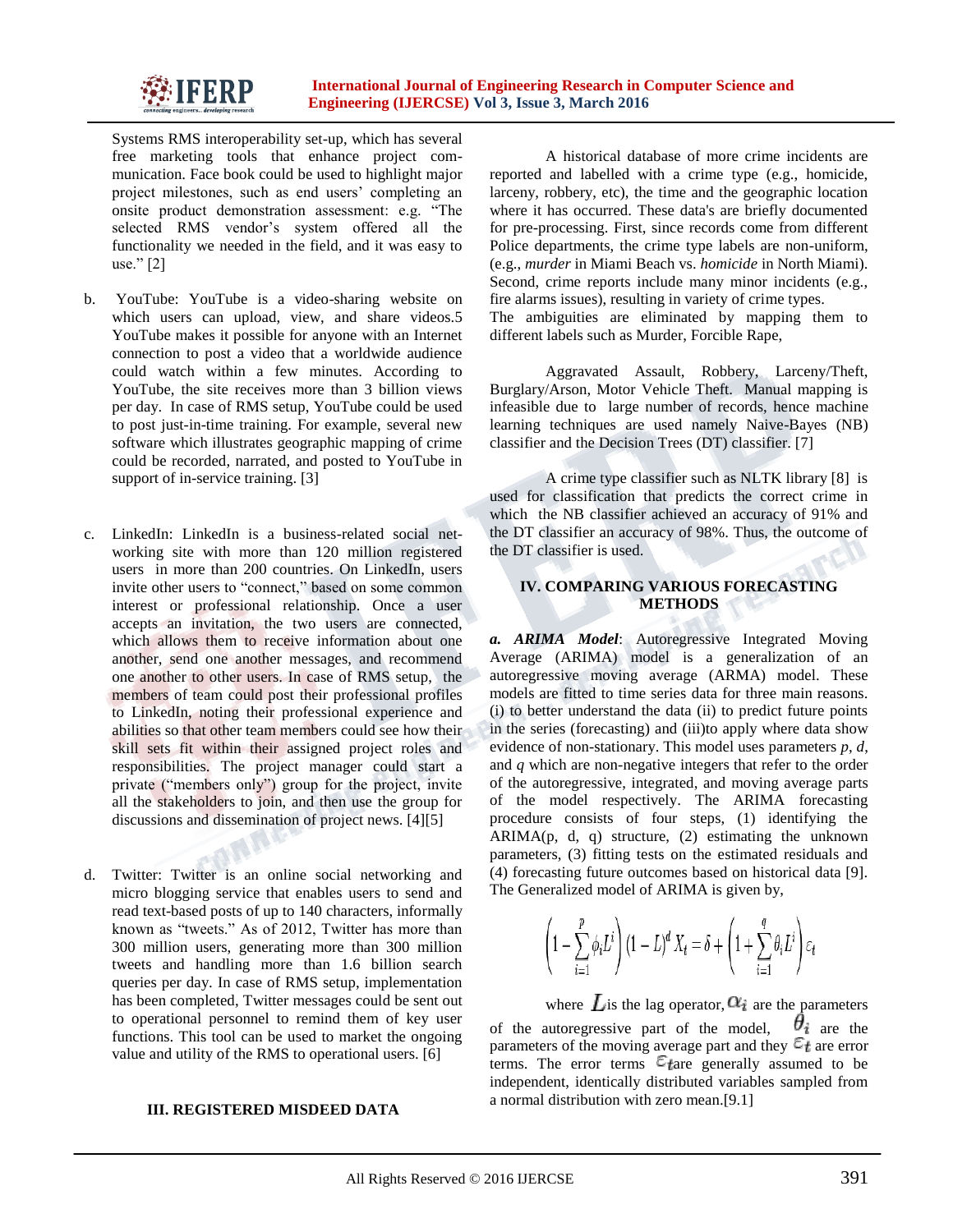

This defines an ARIMA(*p*,*d*,*q*) process with **drift**  $\delta/(1-\Sigma\varphi_i)$ .

*b. Exponential Smoothing:* Exponential smoothing is a technique that can be applied to [time series](http://en.wikipedia.org/wiki/Time_series) data, either to produce smoothed data for presentation, or to make forecasts. The time series data themselves are a sequence of observations. The observed phenomenon may be an essentially [random process,](http://en.wikipedia.org/wiki/Stochastic_process) or it may be an orderly, but [noisy,](http://en.wikipedia.org/wiki/Statistical_noise) process. Whereas in the [simple moving average](http://en.wikipedia.org/wiki/Simple_moving_average) the past observations are weighted equally, exponential smoothing assigns exponentially decreasing weights over time. The raw data sequence is often represented by  $\{x_t\}$ , and the output of the exponential smoothing algorithm is commonly written as {*st*}, which may be regarded as a best estimate of what the next value of *x* will be. When the sequence of observations begins at time  $t = 0$ , the simplest form of exponential smoothing is given by the formulae:

$$
s_0 = x_0
$$
  

$$
s_t = \alpha x_t + (1 - \alpha)s_{t-1}, \ t > 0
$$

Where  $\alpha$  is the *smoothing factor*, and  $0 < \alpha < 1$ . [10]

*c. Artificial Neural Network (ANN):* ANNs are data-driven self-adaptive methods that learn and generalize from experience and capture subtle functional relationships among the empirical data even if the inherent relationships are unknown or difficult to describe. further, the multilayer perceptrons (MLP) ANN model, which is particularly suitable for forecasting, due to its ability for input-output mapping. The input layer (of the same size as the input vector), two layers of hidden nodes and an output layer providing the forecast value. The input data is normalized to a (−1, 1) range; following the prediction step the output is mapped back to the initial range. For the training phase, multilayer feed forward network trained using back propagation and the Levenberg-Marquardt algorithm to perform function fitting (nonlinear regression). [9]

*d. qualitative and quantitative:* There are two general approaches to forecasting: qualitative and quantitative. Qualitative methods consist mainly of subjective inputs, which often rebel precise numerical description. Quantitative methods involve either the projection of historical data or the development of associative models that attempt to utilize *causal (explanatory) variables* to make a forecast. Qualitative techniques permit inclusion of *soft*  information (e.g., human factors, personal opinions, hunches) in the forecasting process. Those factors are often omitted or downplayed when quantitative techniques are used because they are difficult or impossible to quantify. Quantitative techniques consist mainly of analyzing objective, or *hard,* data. They usually avoid personal biases that sometimes contaminate qualitative methods. In practice, either approach or a combination of both approaches might be used to develop a forecast. [11]

*e. NoVA:* NoVA is a anti-crime No Violence Alliance which considers Criminals as which are represented as dots on a computer screen and further uses police intelligence to create social networks that link suspects and their associates. City police and federal agents, state and federal prosecutors, social service providers and others in NoVA use the data to target certain people, either for prison or for help.

A NoVA network starts with suspects in murders, shootings or other serious assaults. Other police reports link them to other people and those other people to yet more people. Normally, police go "down the rabbit hole" to find such links after a crime but the network data allows more.

*f. Judgmental forecasts* rely on analysis of subjective inputs obtained from various sources,

such as consumer surveys, the sales staff, managers and executives, and panels of experts. Quite frequently, these sources provide insights that are not otherwise available.

**Time-series** forecasts simply attempt to project past experience into the future. These techniques use historical data with the assumption that the future will be like the past. Some models merely attempt to smooth out random variations in historical data; others attempt to identify specific patterns in the data and project or extrapolate those patterns into the future, without trying to identify causes of the patterns.

**Associative models** use equations that consist of one or more *explanatory* variables that can be used to predict demand. For example, demand for paint might be related to variables such as the price per gallon and the amount spent on advertising, as well as to specific characteristics of the paint (e.g., drying time, ease of cleanup).

**Naive Methods** A simple but widely used approach to forecasting is the naive approach. A naive forecast uses a single previous value of a time series as the basis of a forecast. The naive approach can be used with a stable series (variations around an average), with seasonal variations, or with trend. With a stable series, the last data point becomes the forecast for the next period. Thus, if demand for a product last week was 20 cases, the forecast for this week is 20 cases.

With seasonal variations, the forecast for this "season" is equal to the value of the series last

"season." For example, the forecast for demand for turkeys this Thanksgiving season is equal to demand for turkeys last Thanksgiving; the forecast of the number of checks cashed at a bank on the first day of the month next month is equal to the number of checks cashed on the first day of this month; and the forecast for highway traffic volume this Friday is equal to the highway traffic volume last Friday.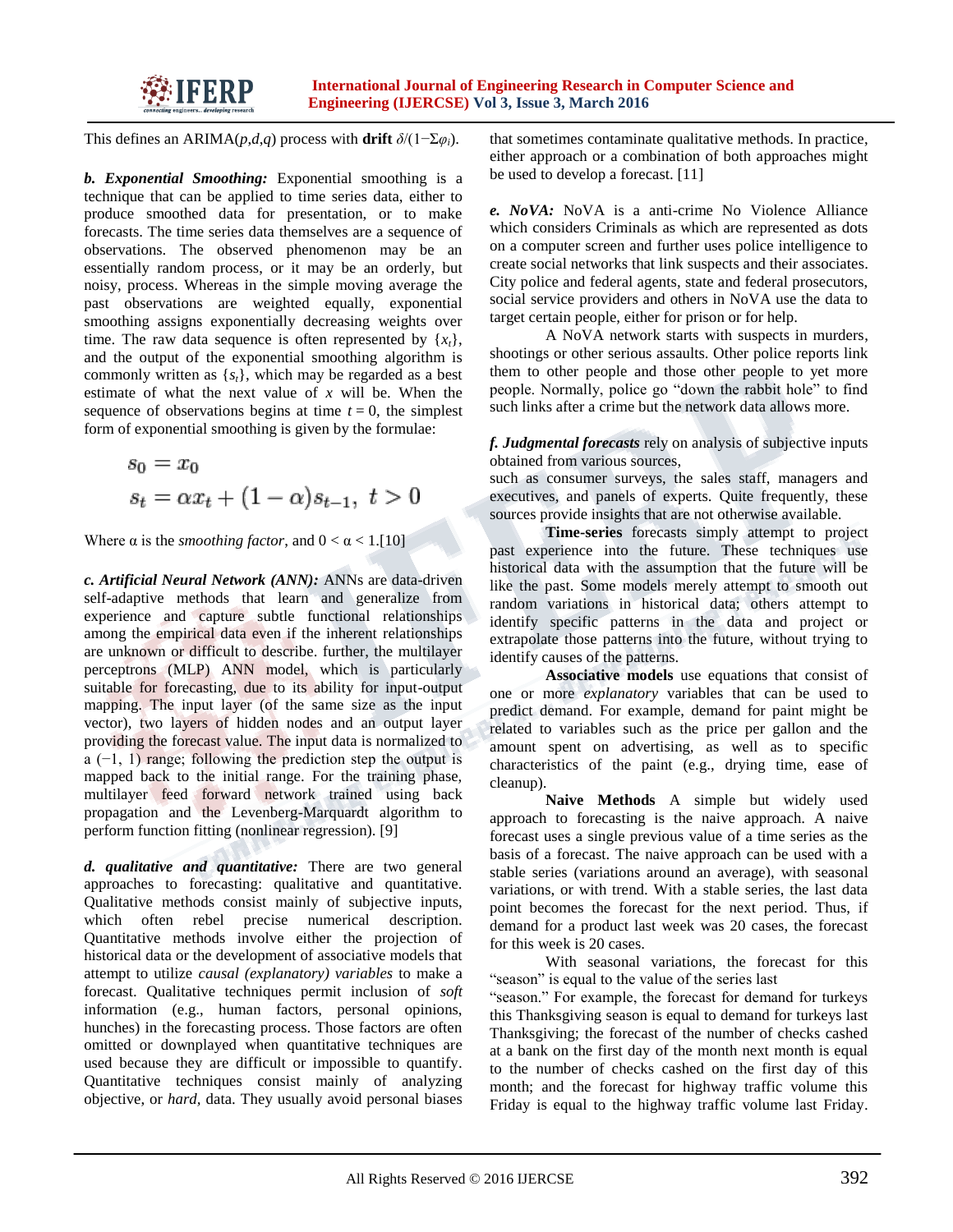

For data with trend, the forecast is equal to the last value of the series plus or minus the difference between the last two values of the series. For example, suppose the last two values were 50 and 53. The next forecast would be 56:

**Focus Forecasting.** Some companies use forecasts based on a "best current performance" basis. This approach, called focus forecasting, was developed by Bernard T. Smith, and is described in several of his books. 2 It involves the use of several forecasting methods (e.g.,moving average, weighted average, and exponential smoothing) all being applied to the last few months of historical data after any irregular variations have been removed. The method that has the highest accuracy is then used to make the forecast for the next month. This process is used for each product or service, and is repeated monthly. Example 4 illustrates this kind of comparison.

**Diffusion Models.** When new products or services are introduced, historical data are not generally available on which to base forecasts. Instead, predictions are based on rates of product adoption and usage spread from other established products, using mathematical diffusion models. These models take into account such factors as market potential, attention from mass media, and word of mouth. Although the details are beyond the scope of this text, it is important to point out that diffusion models are widely used in marketing and to assess the merits of investing in new technologies.

**PredPol software:** PredPol's methodology utilizes existing crime data, advanced mathematics, computer learning, and cloud computing. PredPol analyzes data through complex computer techniques and applies theory about crime and gun violence. Then it maps "hot spots "for future crimes by analyzing times, dates, and places of recent crimes. The information is accessible from any tech device or on paper. For security, it is run on a secure, cloud-based software-as-a-service (SaaS) platform. It doesn't collect personal information about victims, offenders, or law enforcement. The PredPol tool was developed over the course of six years by PhD mathematicians and social scientists at UCLA, Santa Clara University, and UC Irvine in collaboration with crime analysts and officers from LAPD and Santa Cruz PD.

## **V. UNTOLD BENEFITS**

Social media tools allow emergency managers to broadcast information to wider audiences, interact with the public, screen social media networks to get a better sense of what's happening on the ground during a crisis, get better situational awareness, and improve teamwork for sharing information during an emergency and sharing of best practices and lessons learned.

# **VI. TECHNIQUES FOR MEASURING INACCURACY**

There are many techniques for measuring errors in accuracy. In which, a. (RSME) Root Mean Squared Error Technique which tends toward more objective measure in implicit magnitude. b. (MAPE) Mean Absolute Percent Error which is likely affected by the magnitude of series. But MAPE does provide data about the relative magnitude of forecast error.[12]

### **VII. RELATED WORK**

Dynamic safety practices acting on social networks and GPS mobile phones have been introduced in [ 13] to create a system for personalized safety awareness. The multimodal sensing capabilities of devices enable a broad range of applications that leverage collected data from participants, sensed from their surroundings.

A variety of univariate and multivariate methods have been used to predict crime. Univariate methods range from simple random walk to more sophisticated models like exponential smoothing. While exponential smoothing offers greater accuracy to forecast "small to medium-level" changes in crime. The goal of all forecasting technique is not intrinsically crime forecasting. Instead, it incorporates crime forecasting techniques for safety metrics, in an attempt to provide to participating users a dynamic framework for safety awareness.[12]

## **VIII. LIMITATIONS OF FORECASTING TOOLS - RESEARCH CHALLENGES**

Along with the benefits of using social media tools for forecasting, there are several limitations. These include:

- 1. Time needed to use these tools
- 2. Primarily used as marketing tools
- 3. Posted information available for all to see
- 4. Public safety security policies

### **IX. CONCLUSION**

New emerging technologies are playing an increasingly crucial role in the daily work of frontline police officers, equipping them with enforcement and investigative tools that have the potential to make them better informed and more effective.

Law enforcement use of computer technology has expanded substantially over the past two decades. Given the increased power and diminishing costs of technology, the extensive growth in mobile communications infrastructure, and the expansion of innovative applications available,